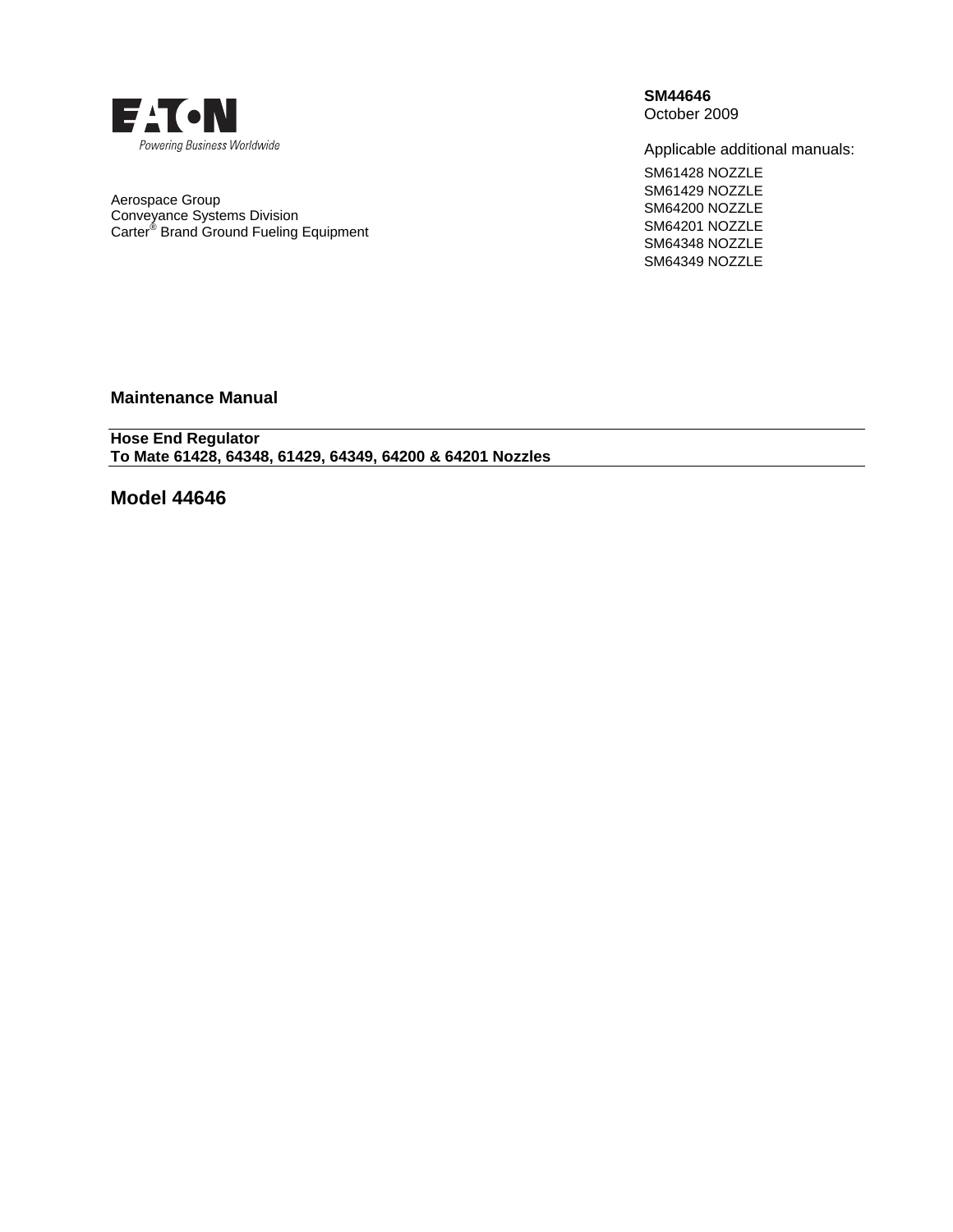# **TABLE OF CONTENTS**

|     | <u> 1989 - Johann Barnett, fransk politiker (d. 1989)</u> | <b>PAGE</b> |
|-----|-----------------------------------------------------------|-------------|
| 1.0 |                                                           |             |
| 2.0 |                                                           |             |
| 3.0 |                                                           |             |
| 4.0 |                                                           |             |
| 5.0 |                                                           |             |
| 6.0 |                                                           |             |
| 7.0 |                                                           |             |
| 8.0 |                                                           |             |
| 9.0 |                                                           |             |
|     |                                                           |             |
|     |                                                           |             |
|     |                                                           |             |
|     |                                                           |             |
|     |                                                           |             |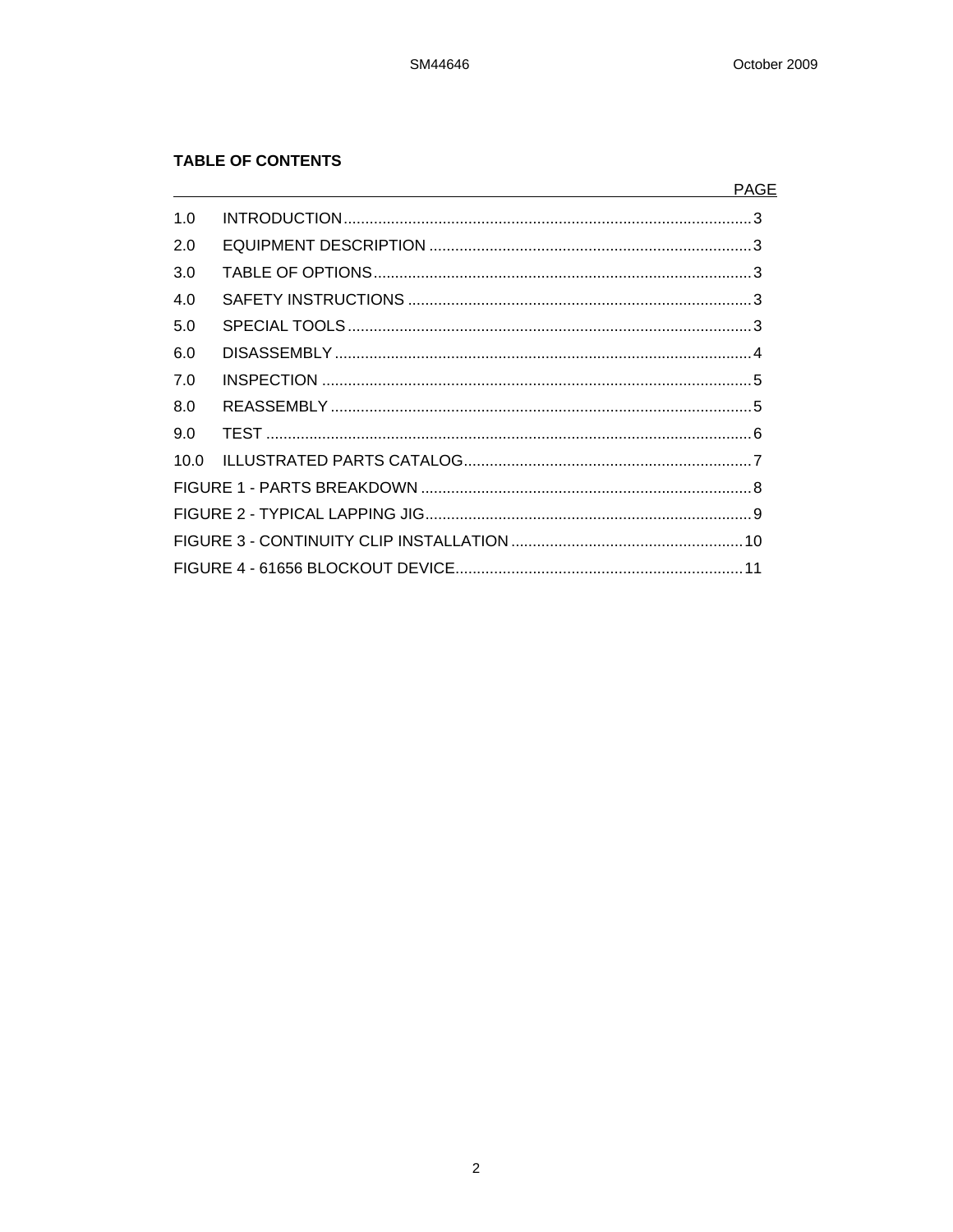# **Maintenance, Overhaul & Test Instructions Carter® Model 44646 Hose End Regulator**

# 1.0 INTRODUCTION

This manual furnishes detailed instructions covering the maintenance and overhaul of Eaton's Carter Model 44646 Hose End Regulator designed to provide a relatively fixed pressure at its outlet. Three pressure settings (35, 45, and 55 psi) are available and are procured

## 2.0 EQUIPMENT DESCRIPTION

Carter Model 44646-\* Hose End Regulator is designed to be used as a part of Carter's 64348, 64348, 64200 or 64201 Nozzles to provide a maximum pressure at its outlet ("nozzle pressure") to control the flow of fuel into the aircraft. In addition the unit responds to increases in pressure within the aircraft fuel manifold caused by closure of the aircraft's tank level control valves to either maintain the desired maximum pressure or to close to prevent an excessive "surge"

# 3.0 TABLE OF OPTIONS

The Unit is available with three different spring settings, 35, 45 and 55 psi. When ordering as an integral part of Carter Model 64348, 64349, 64200 or 64201 Nozzles, the basic option letter to be included in the nozzle part number is "F" and the spring setting must be specified as either a "3, 4 or 5" appended to the "F" option as a part of the nozzle part number, e.g. 64200F46H is a nozzle with standard handle grips, 45 psi Regulator and 2 1/2" NPT QD inlet.

# 4.0 SAFETY INSTRUCTIONS

The subject Regulator incorporates a fairly highly loaded spring that moves the piston against the pressure during operation. It is worth noting that one should take care in disassembly so as not to be injured by the spring loaded piston.

The smaller end of the piston is vented to the atmosphere through a breather. Due to the fact that the piston is sealed with a sliding Teflon seal there is always a minute amount of leakage from the pressure side of the piston to the chamber behind the piston. As the amount of fuel increases in this cavity, it will be forced out of the breather with each stroke of the piston. This small leakage is normal, however as wear on the seal and piston

# 5.0 SPECIAL TOOLS

The following special tools are recommended for proper repair and or overhaul of the hose end control valve:

- 61607 Ball (27) Assembly Tool.
- 61656 Blockout device.
- No part number Seal run-in tool See Figure 2.

by specifying the pressure setting as the dash number to the basic model number, e.g. 44646- 45 is a Regulator with a 45 psi spring. When the Regulator is obtained as an integral part or an option to a Nozzle it is specified as noted in paragraph 3.0.

pressure from being sensed within the aircraft. The unit is a direct acting spring loaded regulator which will control pressure at its outlet in accordance with the spring force provided therein. A double ended piston of different areas is balanced against the spring and atmospheric pressure to provide the control. The smaller end of the piston is vented to the atmosphere through a screened breather to provide an atmospheric pressure reference point.

Refer to the appropriate nozzle service manual for more details. The various Units utilize the same Housing Assy (29) and there is no external way of distinguishing between them. The older 55 psi Units were identified by either being completely yellow in color or by a yellow stripe around the body. This was discontinued at the request of the major user. The individual springs are color coded as explained in a later section of this manual.

become more with use the leakage will become more significant and the parts should be replaced. Care should be exercised such that the breather is not pointed toward the operator during operation to prevent fuel from coming into contact with sensitive areas of the body. Newer units have a breather designed to direct any possible fuel spray away from the operator**. The breather port should not be plugged at any time.** This will make the Unit inoperable. The swivel joints in the mating nozzles allow the rotating of the Regulator into any 360° position.

• WL4680 Torque Wrench or Standard torque wrench is required for some disassembly and reassembly. WL4680 includes several sockets for special usage on Carter products.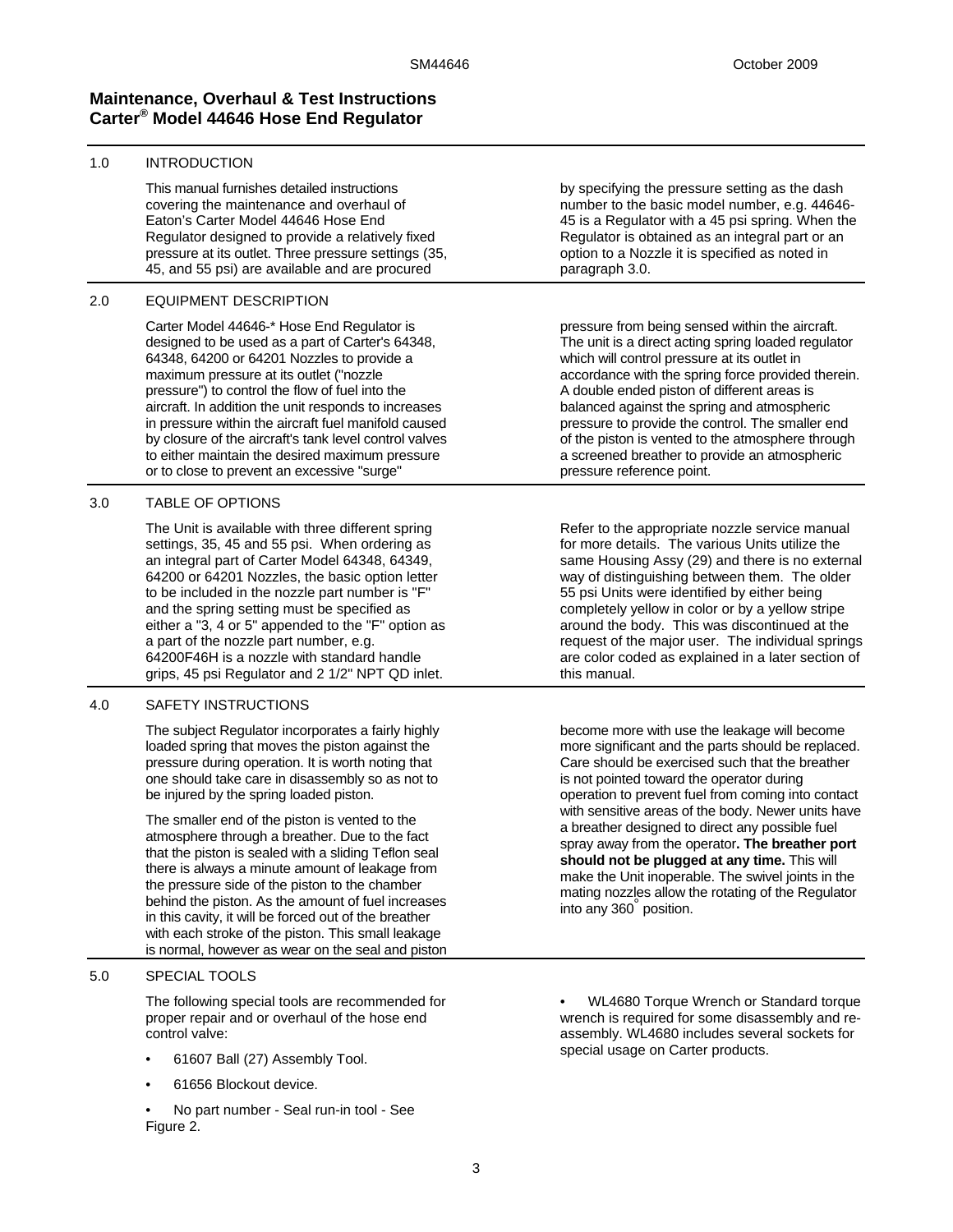#### 6.0 DISASSEMBLY

- 6.1 Remove the Regulator from the Nozzle as detailed in the appropriate service manual paragraph for the nozzle on hand.
- 6.2 Remove the Swivel Quick Disconnect from the inlet of the Regulator as instructed in the appropriate service manual paragraph for the nozzle on hand. If present, be careful not to lose the continuity Pin (31) and Spring (30). Later units utilize Clip (31) to replace these two items. These items are utilized to assure that a maximum resistance of 10 ohms is achieved across the various parts of the Unit and the mating parts. If electrical continuity is not considered necessary these parts may be discarded.
- 6.3 Depress piston (2) with the use of an arbor press or equivalent in order to remove the Retaining Ring (1) from its groove in the Housing Assy (29).

### **WARNING**

**Piston (2) is under an initial spring load of approximately 65 pounds. Use care in disassembly to avoid serious injury to personnel and equipment.** 

6.4 Slowly release the load from the Arbor Press and allow the Piston Spring (6), (6A), or (6B) to push the piston assembly out of the Housing Assy (29). It is now possible to remove the Outer Piston (2), the Screw (4), the "Stat-O-Seal" (5) and the Inner Piston (3) as an assembly. Screw (4) should be removed and discarded at this time. **Reusing this screw is not recommended.**

> 6.5 The Regulator is supplied with one of three Springs (6) that are rated to produce a controlled pressure at the nozzle of 35, 45 or 55 psig. The springs can be identified as shown in the following table.

| Rated<br>Pressure<br>PSI | <b>Spring Color Coding</b>                                                                                                                                                                                                                                                                                                                                                                                                                                          |
|--------------------------|---------------------------------------------------------------------------------------------------------------------------------------------------------------------------------------------------------------------------------------------------------------------------------------------------------------------------------------------------------------------------------------------------------------------------------------------------------------------|
| 35                       | White (older springs were orange or<br>yellow on ends only).                                                                                                                                                                                                                                                                                                                                                                                                        |
| 45                       | Red or blue(latest design that assures<br>limitation of pressure to 50 psi maximum<br>during decreasing flow rates with 90 psi<br>inlet pressure). (Older springs were black<br>or natural stainless steel [brownish to gray<br>to silver]). The red spring replaces the blue<br>one in production to improve high flow<br>capacity. Unless one is experiencing a flow<br>restriction using the blue spring there is no<br>need to replace it with a newer red one. |
| 55                       | Yellow (inside diameter only). (Older<br>springs were forest green)                                                                                                                                                                                                                                                                                                                                                                                                 |

6.6 Screws (9) are self-locking type screws that utilize a nylon insert in the threads to affect the

resistance required to provide the locking. They are designed to be reused a number of times before losing their locking effectivity. Using a torque driver, remove Screw (9) and Washer (10), measuring the torque during removal. If the torque is less than 1.5 in lbs (0.017 m kg) discard the screw and replace it with a new one during reassembly. This permits the remainder of the parts, Quad Ring (15), Seal Spacers (16), Seal (17), O-Ring (18), O-Ring (12), Ball (13) and Spring (14), to be removed. Note on newer units, two Seals (17) and only one Spacer (16) may be present. This change was made to reduce the external leakage from the breather port. Be careful not to lose the small Ball (13). There have been cases reported that during certain conditions during defueling of an aircraft, Spring (14) has allowed the Ball (13) to be wedged inside the end coil. The Spring (14) has been redesigned to prevent this from happening and replaced with the part number shown. Since the two springs are very small it is not possible to distinguish between the old and new. It is recommended, therefore, unless it is known for certain that the new part number is being used, that the Spring (14) be replaced at each overhaul.

- 6.7 Carefully remove the Outer Piston Seal (7) and O-Ring (8) from their groove in the outlet of the Housing Assy (29).
- 6.8 The Teflon Seal (19) and O-ring (20) should only be removed if the Seal (19) is damaged. The Oring is a flurosilicone compound and is not affected by age. To remove it use an "O-ring pick" being careful not to damage the Housing Assy (29). Once removed, the Seal (19) must be replaced as well as the O-ring (20).

If the Wear Rings (29B or 29C) are present and appear to need replacing due to apparent wear carefully remove them from both ends. Be care full while removing them to not damage the adjoining sealing surfaces. If they are not worn then do not remove them.

- 6.9 Older units incorporate a Breather Assembly (21) that was built up from a basic plug, a piece of screen and a retaining ring. The outlet of the unit was directed straight outward from the body. Newer units incorporate a solid appearing plug, however the plug, when inspected, contains an internally mounted sintered metal filter and two bleed holes that direct any flow back toward the body. It is not necessary to remove the Breather Assembly (21) unless the filter or screen is clogged and requires cleaning. In this case, remove the Assembly (21) and flush it vigorously in clean solvent. If the part remains dirty or clogged, then replacement of the entire assembly will be necessary.
- 6.10 Remove O-ring (28) from groove in Housing Assy (29) .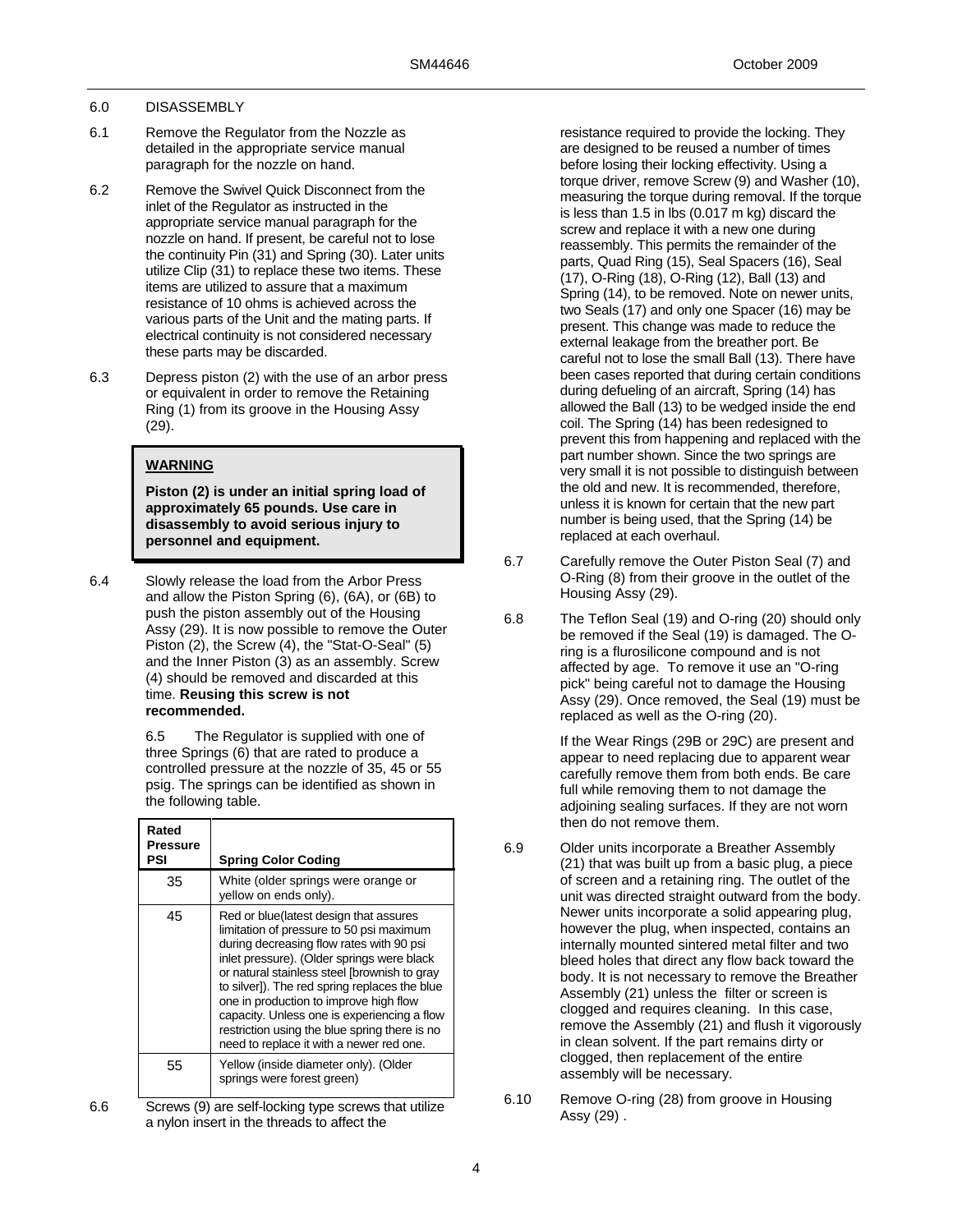# 7.0 INSPECTION

7.1 It is recommended that the following parts be replaced at each overhaul:

| Item No.        | <b>Description</b>       | Item No. | <b>Description</b>       |  |
|-----------------|--------------------------|----------|--------------------------|--|
| 4               | Screw                    | 15       | Quad-ring                |  |
|                 | <b>Outer Piston Seal</b> | 17       | Inner Piston Seal (2 ea) |  |
| 8               | O-ring                   | 18       | O-ring                   |  |
| 12 <sup>°</sup> | O-ring                   | 26       | O-ring                   |  |
| 14              | Spring                   | 28       | O-ring                   |  |
|                 |                          |          |                          |  |

7.2 Inspect all metal parts for dings, gouges, abrasions, etc. Use 320 grit paper to smooth and remove sharp edges. Replace any part with damage exceeding 15% of local wall thickness. Use alodine 1200 to touch up bared aluminum. On older units that do not have the replaceable wear rings, carefully check the edges of the ball races in both ends of the Housing Assy (29) for excessive wear or burrs. This part is dry film lubricated. If the ball groove is shiny the part should be replaced or the dry film lubricant be reapplied. An easily used aerosol can of Permasilk G dry film lubricant can be obtained from 3M Corporation, 6940 Farmdale Ave., North Hollywood, CA 91605. Any burrs should be removed with abrasive. Excessive burring may result in hanging up of the part within the Nozzle

### 8.0 REASSEMBLY

Reassemble in reverse order of disassembly, noting the following:

- 8.1 **Do not lubricate any seals or o-rings with the exception of items 12, 19 & 20.** These may be lubricated for ease of installation. Lubrication of the other seals may tend to cause leakage or pressure creep.
- 8.2 Install O-ring (8) into the outside groove of Seal (7). This sub-assembly can be installed into the groove in the Housing Assy (29). Install Body (29) into a vise with the outlet accessible. Insert the lapping tool described in Figure 2 into a variable speed hand drill. Insert the modified Outer Piston on the tool into the Seal (7). Lubricate the seal and tool liberally with alcohol to prevent the seal from turning during the lapping operation. Start the drill at a medium speed (about 1,000 rpm) and move the tool up and down staying in the seal for at least one minute. Remove tool and clean seal and tool with alcohol.
- 8.3 Two drops of Loctite 222, 242 or 271 shall be applied to the threads of the Screw (4) prior to its being inserted into the assembly. (Shake Loctite well before using). Assemble Screw (4), Washer (5), Inner Piston (3) to Outer Piston (2). The Screw (4) shall be tightened to a torque limit 18 to 20 in-lbs (0.207 to 0.230 kg-m).
- 8.4 On older units, only one each O-ring (18) and Seal (17) were used with two Spacers (16). It is

Body making it impossible to disassemble in the future.

On newer units with Wear Rings (29B and 29C) inspect the rings for wear. Replace is wear is apparent.

7.3 Inspect the outer diameters of both the Inner (3) and Outer Pistons (2) for scratches. This part must be smooth and free of imperfections to prevent excessive leakage. If the unit exhibits continual leakage through the Breather Assembly (21) during operation, either the Inner Piston (3) or its Seal (17) or O-ring (18) are the cause. If the unit exhibits too great of pressure increase upon closure the fault can lie with either the Outer Piston (2), its Seal (7), O-ring (8), Oring (12) or Quad-ring (15).

> recommended that this be changed to agree with the illustrated Figure I. O-ring (18) is installed in the groove in Seal (17) prior to inserting into Housing Assy (29). Be sure that the first Seal (17) is inserted into the Housing Assy (29) first, followed by a Spacer (16) then the other Seal (17). If only a single Seal (17) is used, a Spacer (16) is inserted on either side of the Seal (17).

- 8.5 Insert Spring (14), Ball (13) and O-ring (12) into hole in Housing Assy (29) .
- 8.6 Install O-Ring (15) into the Housing Assy (29) and using the four Screws (9) and Washers (10) reassemble the Seal Retainer (11). Torque Screws (9) to 13 in-lbs. (0.015 m-kg).
- 8.7 The remainder of the parts may be re-installed. If the electrical continuity Clip (31A) is required be sure that it is installed before connecting the Unit onto a quick disconnect. See Figure 3 for installation instructions. Note that older 61428/61429 nozzles utilized Pin (31) and Spring (30) for this application. It is highly recommended that these two items be replaced with Clip (31A) to assure that the continuity is maintained and that the parts are not easily lost.
- 8.8 If Seal (19) and O-ring (20) were removed, replacement of both is required. Install O-ring (20) in the groove, then carefully force Seal (19) onto Housing Assy (29) and into the larger ball groove. Carefully start the Seal (19) into the o-ring groove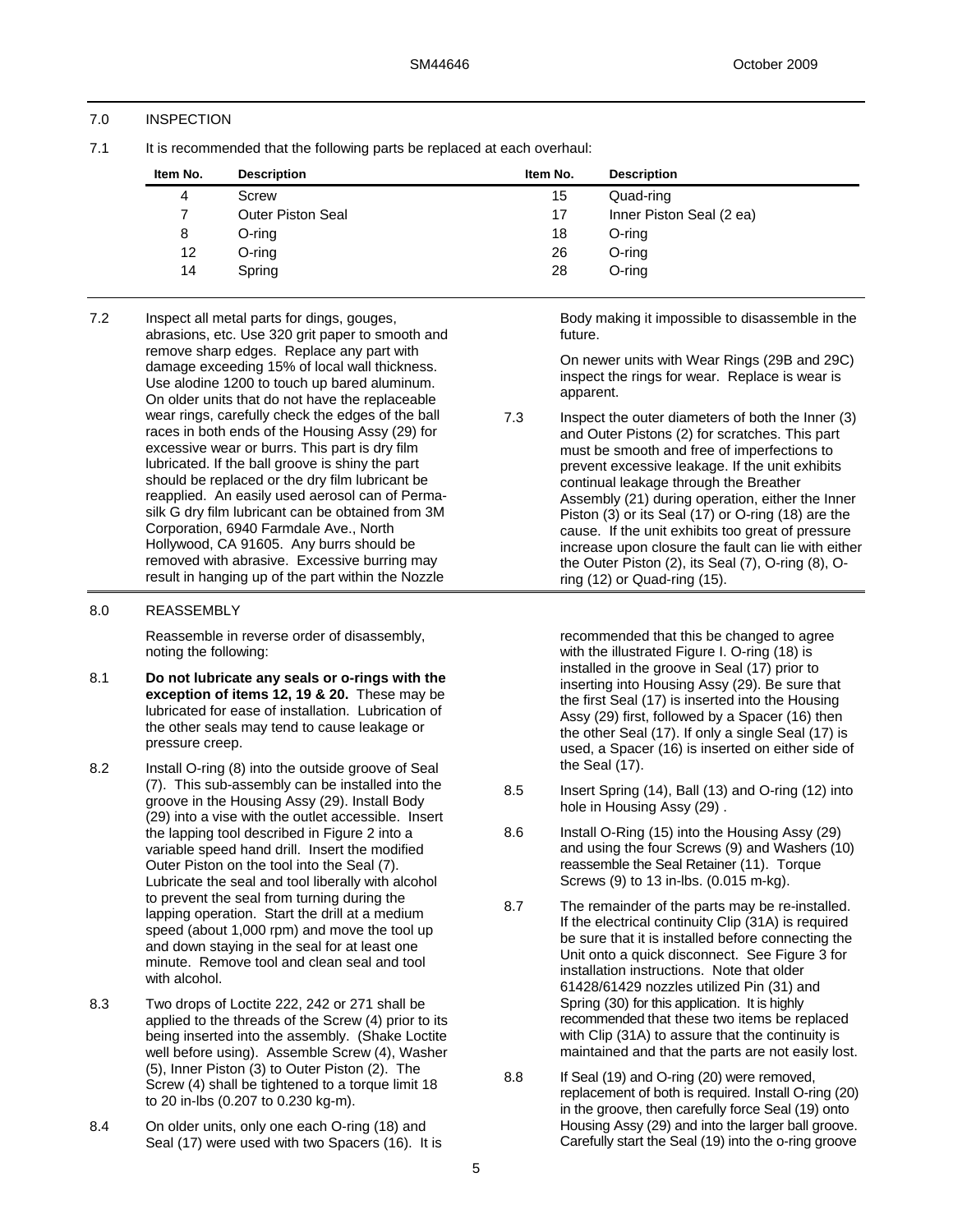on top of O-ring (20) at one point only. Holding the Seal (19) in this position use a .250 inch (6 mm) diameter nylon rod as a tool. Place the rod in the ball groove underneath the Seal (19) at the point where it has been started into the o-ring groove. Push the Seal (19) into its final position by moving the rod slowly around the part in the ball groove.

### 9.0 TEST

- 9.1 The reassembled Unit may be tested as a component of a complete Nozzle.
- 9.2 Test conditions

Test media shall be JP-4, Jet A or odorless kerosene, commercial solvent 140.

9.3 Functional Test

**Note:** If the Unit is tested as a part of the nozzle, the nozzle should be attached to a Carter 6958CG or CH and maintained in an open position during any test subjecting the assembly to 300 psi.

- 9.3.1 Simultaneously apply 300 psi fluid pressure to the inlet and outlet of the Unit for 2 minute, then reduce pressure to zero. During the second minute of pressurization, check the regulator for external leakage, distortion or any other damage to any part of the regulator. There shall be no evidence of distortion or damage to any part of the regulator. Formation of a free-falling drop of test fluid from the ambient vent port during the second minute of pressurization shall be cause for rejection. New regulators shipped from the factory since 1995 are not allowed to have any leakage or wetting at all. Leakage from this port can be caused by the seals of the Inner Piston (3) or the sealing surface of the piston itself.
- 9.3.2 The Unit shall be installed in a test setup that provides a flow rate of 500 cc/min with gauges (0-100 psi) mounted upstream and downstream. Fill the Unit with test fluid, ensuring that all air is purged from the assembly. Apply  $15 + 3$  psig above the regulator spring rating to the inlet of the Unit and establish a flow of  $500 + 50$  cc/min. and read the outlet pressure. The outlet pressure shall not exceed 5 psig above the pressure rating of the regulator.
- 9.4 System Test The Hose End Regulator controls pressure by creating a restriction in response to the pressure at its outlet. If the refueling system utilizes a secondary control valve it will be necessary to override the Regulator to determine if the secondary is functioning properly. Naturally, one can remove the Regulator. The better choice is to utilize a Block Out Device. There are two possible choices of Block Out Devices available on the market.

• One such device consists of two fittings on a short hose that will connect the Regulator breather port to a nozzle port. This will deactivate the Regulator by routing the nozzle pressure into the

Carter part number 23620 Bearing used on the 60427 can be used for this purpose.

8.9 If Wear Rings (29B or 29C) were removed replace them. Do not use the unit without these rings if they were present when the unit was disassembled.

> ambient sense port (breather port). The regulator will therefore stay open. The refueling system may be fully checked out independently from the regulator. This type of device has a large disadvantage. Fuel injected within the ambient cavity of the regulator must be drained. This is difficult and the fuel will continue to be pushed out of the Breather Assembly (21) for days after such a use. With such bleed flow one can't determine whether the unit is simply purging itself or whether there is a main seal leak.

Hose Type Block Out Devices are commercially available to fit all Carter Nozzles and Regulators. These units provide a quick disconnect fitting to replace the Breather Assy (21), a dry break fitting to fit into one of the nozzle ports and the hose assembly with the mating male disconnect fittings. The special fittings provided for the regulator and nozzle can remain installed at all times.

One device is manufactured by Warner Lewis, Jr., Industrie-Filter GmbH, Fasanenweg 5, D-65451 Kelsterbach, Germany, (fax) 49-6107- 6003.

• Carter has a Block Out Device, part number 61656, that does not introduce fuel into the ambient chamber and therefore overcomes the continuous bleed flow from the Breather Assembly (21). This Block Out Device, shown in Figure 4, can be used on the majority of all Carter regulators. There are some old units in service that will require the use of the hose method described above. On these units the hole at the bottom of the Breather Assembly (21) port is not large enough to accept the 61656. The instructions for use of the 61656 are included on the unit.

# **CAUTION**

Do not refuel an aircraft with the Block Out Device in place. The Hose End Regulator will not be operative, therefore the primary control system will not function.

After using the hose type Block Out Device, cycle the system several times to force residual fuel out of the Breather Port of the regulator.

Another use for the block out device would occur should a pressure defueling of the aircraft be required and the pressure anticipated at the nozzle would be greater than 30 psi. The device is not normally required on suction defueling.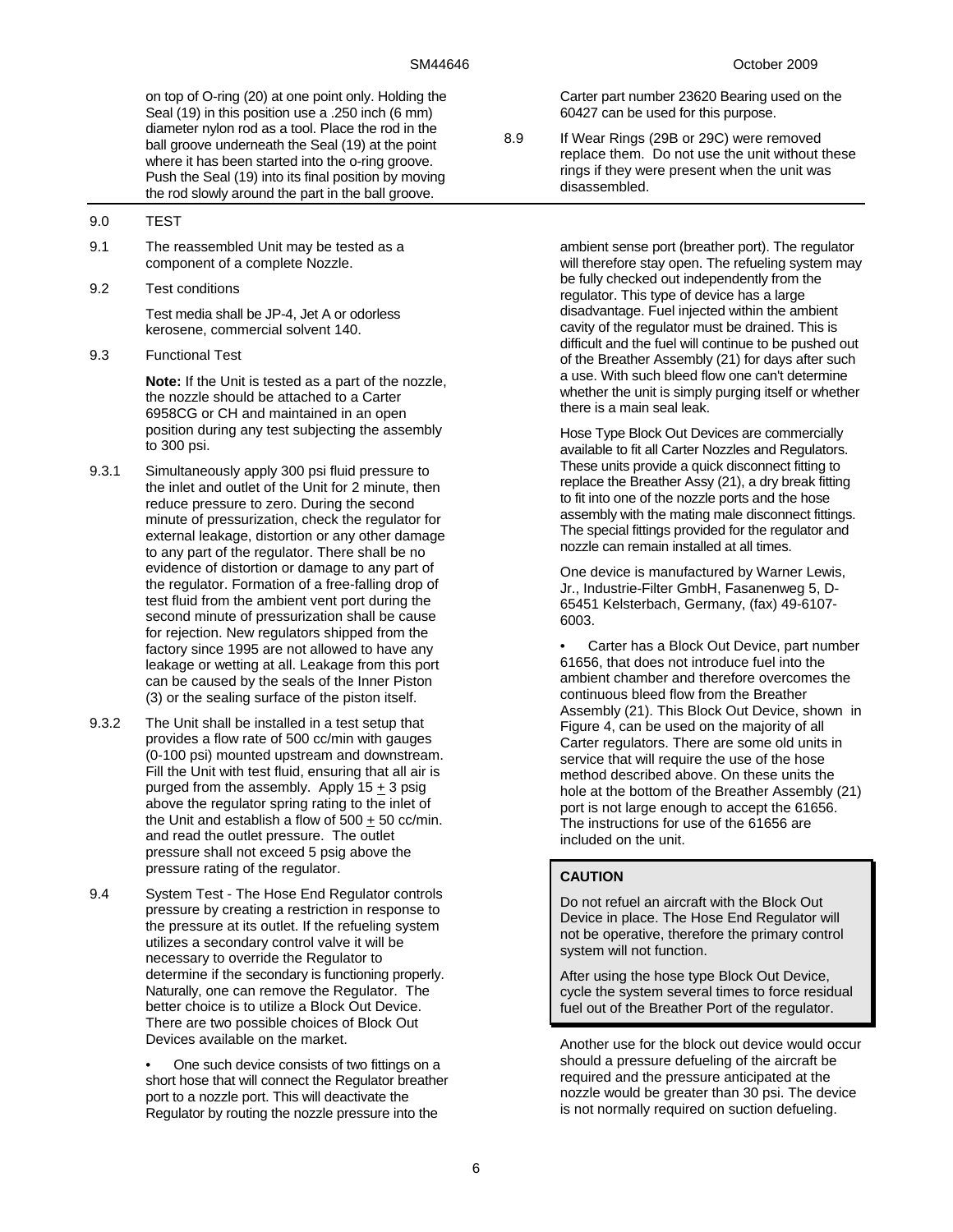#### 10.0 ILLUSTRATED PARTS CATALOG

Table 1.0 tabulates the parts and sub-assemblies comprising the 44646 Hose End Regulator. The item numbers of the table are keyed to the exploded views of the regulator diagramed in Figure 1.

**TABLE 1.0** 

|       |                           | <b>IADLE 1.0</b>                                                                               |                |                          |                       |
|-------|---------------------------|------------------------------------------------------------------------------------------------|----------------|--------------------------|-----------------------|
| Item  | <b>Part Number</b>        | <b>Description</b>                                                                             | Units/<br>Assy | <b>Nozzle</b><br>Option  | Spares/10<br>Units/Yr |
| 1     | <b>RRT-268-S</b>          | <b>Retaining Ring</b>                                                                          | 1              |                          |                       |
| 2     | 23889                     | <b>Outer Piston</b>                                                                            | 1              |                          |                       |
| 3     | 24096                     | Inner Piston                                                                                   | 1              |                          |                       |
| 4     | LP526C1024R8              | Screw                                                                                          | 1              |                          |                       |
| 5     | 600-001-10                | Stat-O-Seal                                                                                    | 1              |                          | 3                     |
| 6     | 27014                     | Spring, 35 psi (White) - orange on older units                                                 | 1              | F <sub>3</sub>           |                       |
| 6A    | 23892                     | Spring, 45 psi (Red) - black or blue on older units                                            | 1              | F <sub>4</sub>           |                       |
| 6В    | 28443                     | Spring, 55 psi (Yellow)                                                                        | 1              | F <sub>5</sub>           |                       |
|       | 210145                    | Spring, 55 psi (Green - obsolete)                                                              | 1              | F <sub>5</sub>           |                       |
| 7     | 23893                     | Seal, Outer Piston                                                                             | 1              | $\overline{\phantom{a}}$ | 10                    |
| 8     | MS29513-147               | O-Ring                                                                                         | 1              |                          | 10                    |
| 9     | LP515-8R7                 | Screw                                                                                          | 4              |                          | 15                    |
| 10    | GF960-8                   | Washer                                                                                         | 4              |                          | 2                     |
| 11    | 23890                     | Seal Retainer                                                                                  | 1              |                          | $\overline{c}$        |
| 12    | 220724-007                | Quad-Ring (Note 3)                                                                             | 1              |                          | 10                    |
| 13    | GF19060-1012              | Ball                                                                                           | 1              |                          | 2                     |
| 14    | 210189                    | Spring                                                                                         | 1              |                          | 3                     |
| 15    | MS29513-229               | O-Ring (Note 3)                                                                                | 1              |                          | 10                    |
| 16    | 24059                     | Spacer (Note 4)                                                                                | 1              |                          | $\mathbf{1}$          |
| 17    | 24085                     | Seal (Note 4)                                                                                  | $\overline{c}$ |                          | 20                    |
| 18    | MS29513-126               | O-Ring (Note 4)                                                                                | $\overline{2}$ |                          | 20                    |
| 19    | 207807                    | Seal                                                                                           | 1              |                          | 5                     |
| 20    | M25988/1-040              | O-Ring                                                                                         | 1              |                          | 5                     |
| 21    | 40427                     | <b>Breather Assy</b>                                                                           | 1              |                          |                       |
| 22-24 | Left intentionally blank. |                                                                                                |                |                          |                       |
| 25    | 47118                     | Screw Assy, Dog Point                                                                          | 1              | New units                |                       |
|       | 220484                    | Screw, Dog Point                                                                               | 1              | Older units              |                       |
|       | 209827                    | Screw, Cap                                                                                     | 1              | Older units              | $\overline{a}$        |
| 26    | MS29512-03                | O-ring                                                                                         | 1              | New units                | 10                    |
|       | MS29513-013               | O-ring                                                                                         | 1              | Older units              | 10                    |
| 27    | 82123                     | Bearing, Ball                                                                                  | 39             |                          |                       |
| 28    | M25988/1-235              | O-Ring                                                                                         | 1              |                          | 10                    |
| 29    | 47254                     | Housing Assy (Note 5)                                                                          | 1              |                          | $\blacksquare$        |
| 29A   | 209793                    | Housing (Note 5)                                                                               | 1              |                          |                       |
| 29B   | 220894                    | Outer Wear Ring                                                                                | 1              |                          | 2                     |
| 29C   | 220893                    | Inner Wear Ring                                                                                | 1              |                          | $\overline{c}$        |
| 30    | 82153                     | Spring (replaced by 31A)                                                                       | 1              |                          |                       |
| 31    | D5-187                    | Pin (replaced by 31A)                                                                          | 1              |                          |                       |
| 31A   | 209853                    | Clip, Continuity                                                                               | 1              |                          | 1                     |
|       | KD44646-1                 | Seal Kit contains items 4, 5, 7, 8, 9, 12, 15, 16, 17, 18, 19, 20, 25, 26, 28 & 31A. (Note 4). |                |                          |                       |

Notes: 1. All part numbers beginning with "GF" are interchangeable with those beginning with either "AN" or "MS". If the "GF" is followed by three numbers it is interchangeable with and "AN" part, otherwise it is interchangeable with an "MS" part of the same number.

2. The recommended spare parts shown above are the number required to support 10 Units for one year or each overhaul whichever is sooner. These quantities do not include replacement spares for intermediate replacement of parts required by abuse or misuse of the equipment. The recommended quantities are based on the ratio of spare parts sold for each unit during a one year period of time. The actual quantity required will vary from location to location.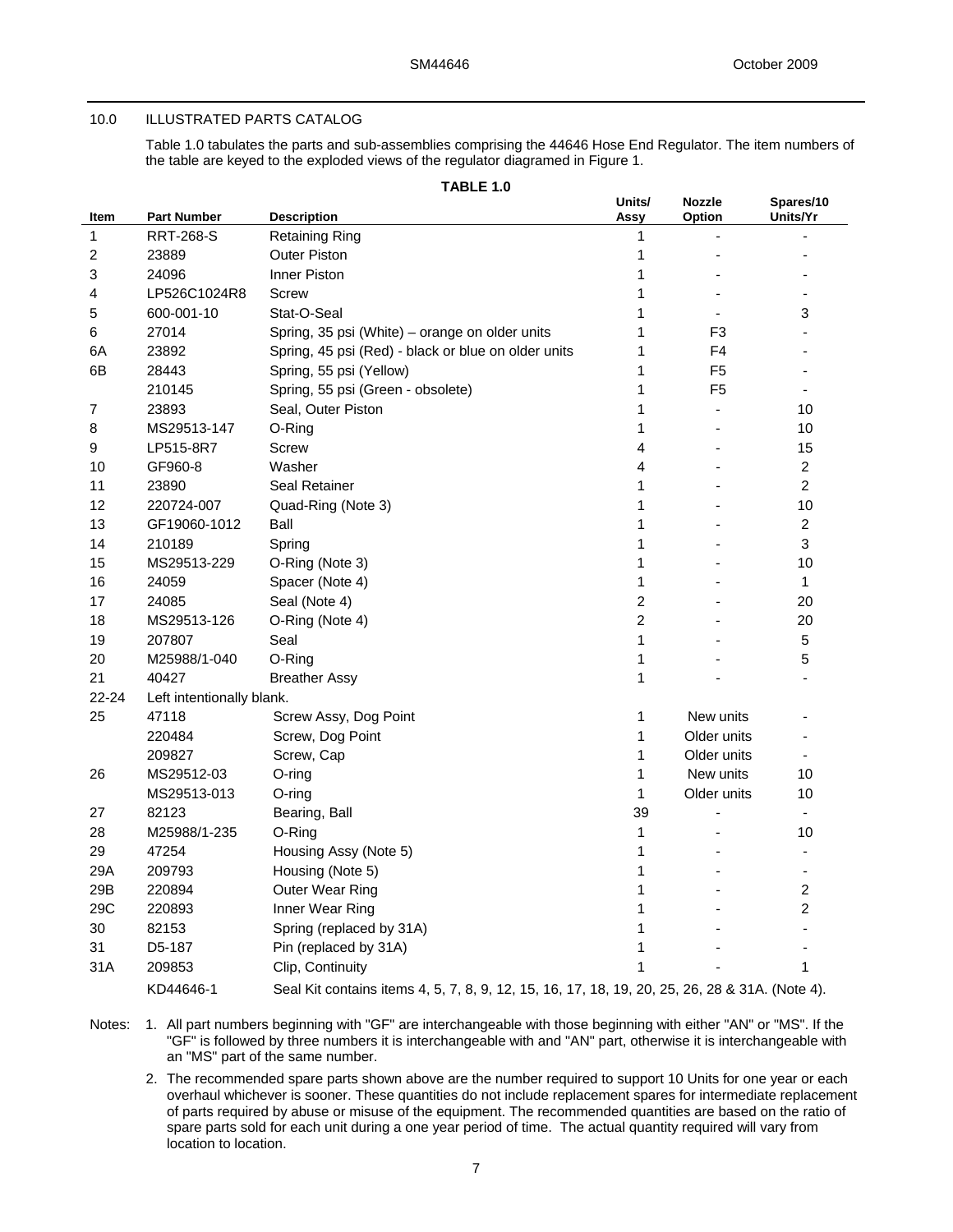- 3. Both items (12) and (15) are current production parts that replaced NAS1594-007 O-ring and 210174-229 Quadring respectively. These change were made as design improvements. The older parts can continue to be used until the newer parts are available. When ordered, the older parts will automatically be replaced with the new parts.
- 4. Older units will have 1 each items (17) and (18) and 2 of item (16). Kits delivered from the factory after March 1, 1996 will have the correct number of these items. If kit has only the original amount designed for older units, it is acceptable to use them until the next overhaul.
- 5. Older units will not have items (29B or 29C) Wear Rings. Item (29), on older units is 209793 and is replaced by 47254 with wear rings installed.



**FIGURE 1 - PARTS BREAKDOWN**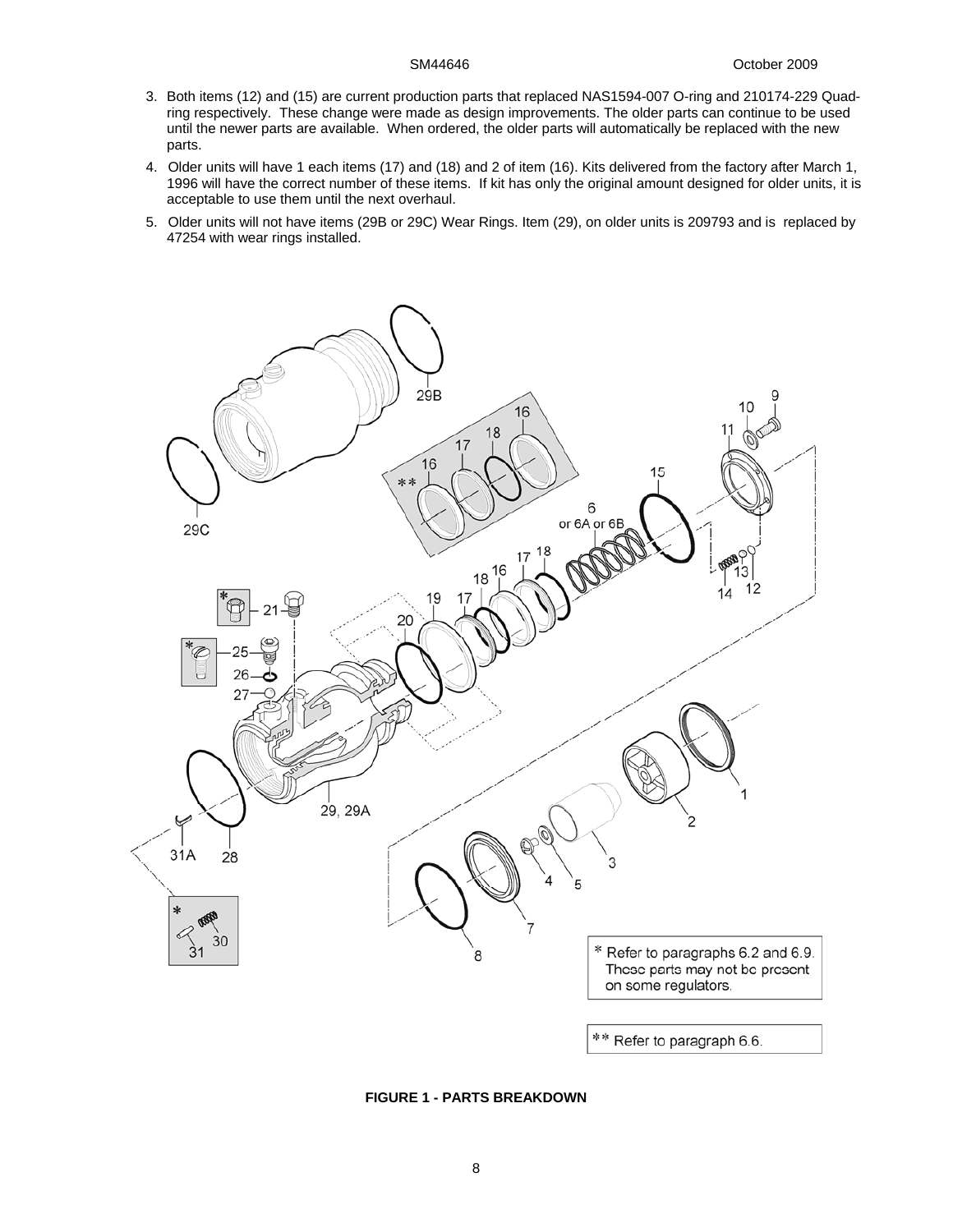

**Note:** Install set screw into (2) Outer Piston (23889) and fix with the jam nut. Using a hand drill fixed in a vise rotate the assembled tool at maximum speed of the drill. Using a long strip of emery cloth chamfer the edge of the piston (edge opposite the knife edge) to allow for ease of installation into Regulator for lapping. See paragraph 8.3 for lapping instructions.

# **FIGURE 2 - TYPICAL LAPPING JIG**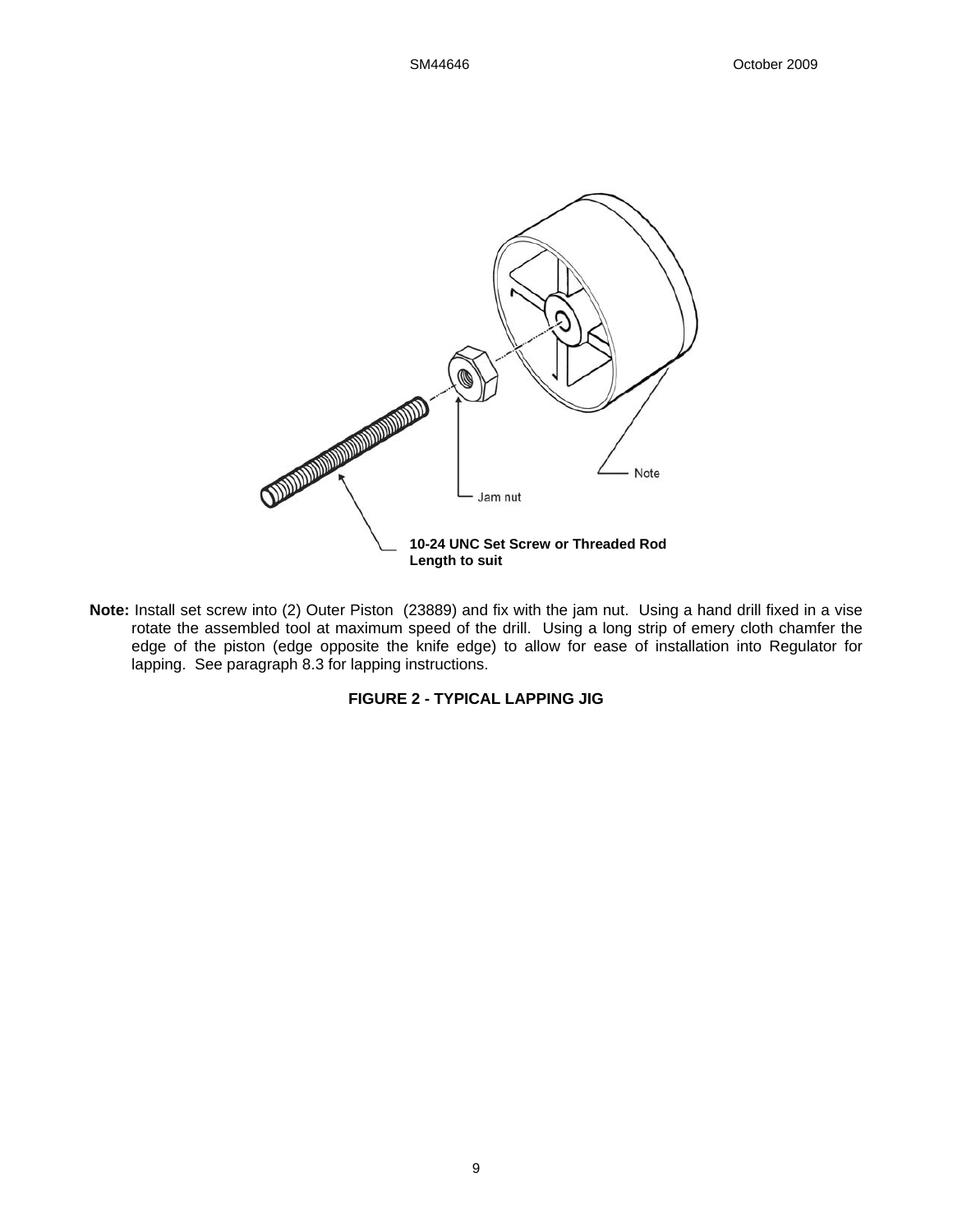

**FIGURE 3 - CONTINUITY CLIP INSTALLATION**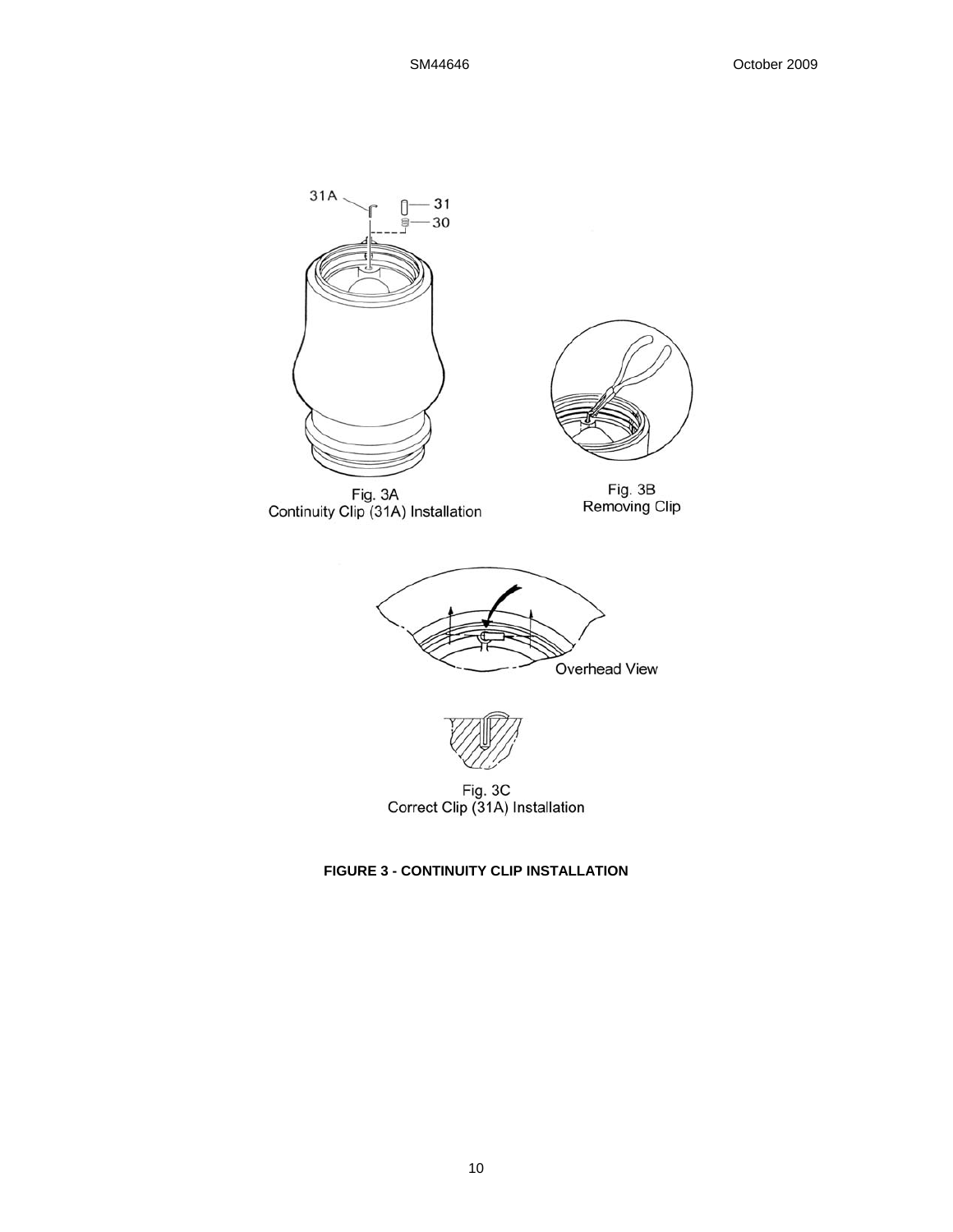

**FIGURE 4 - 61656 BLOCKOUT DEVICE**